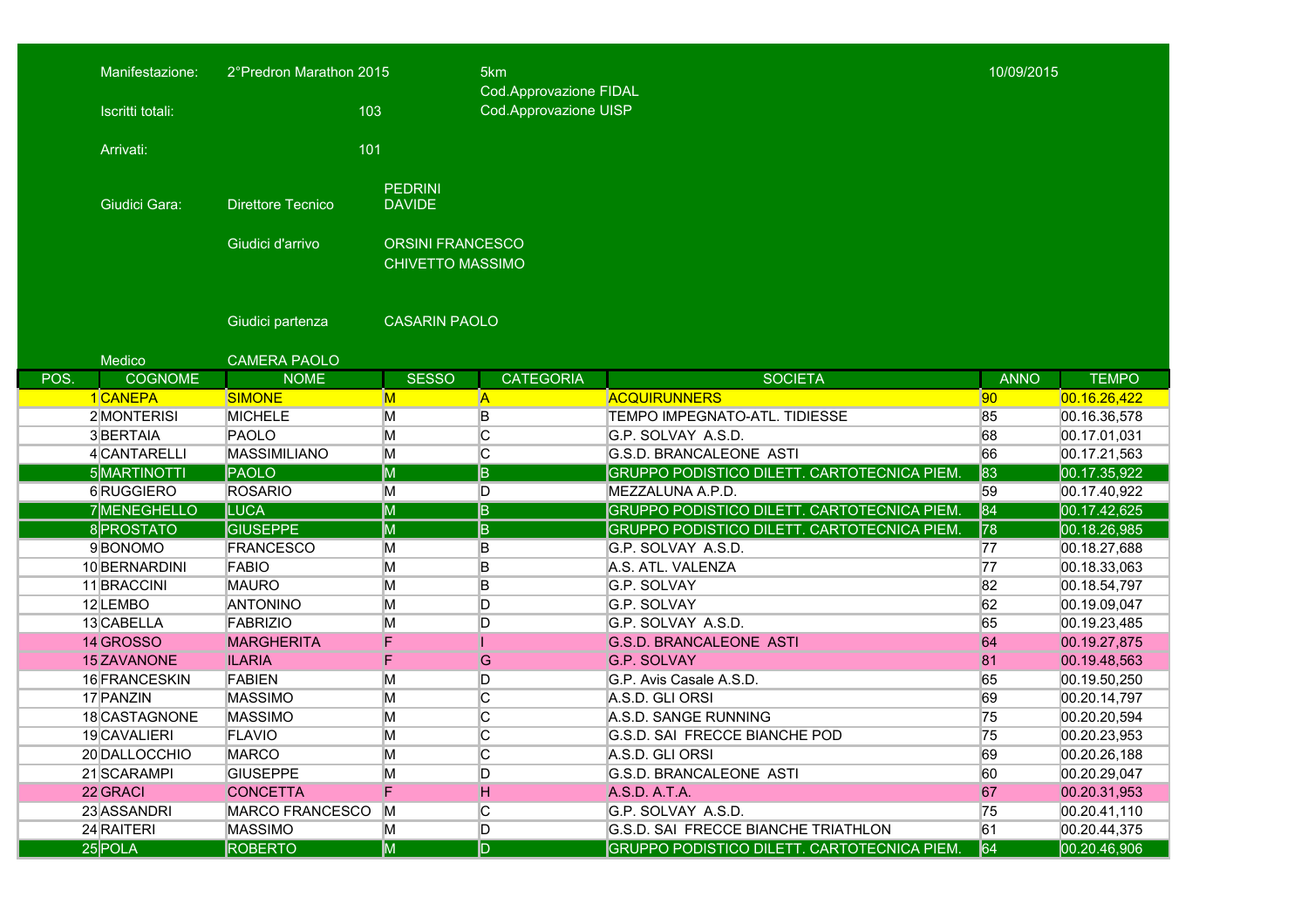| 26 TALLONE                  | <b>FLOID</b>             | M                       | B                       | GRUPPO PODISTICO DILETT. CARTOTECNICA PIEM. | 77  | 00.20.48,047 |
|-----------------------------|--------------------------|-------------------------|-------------------------|---------------------------------------------|-----|--------------|
| 27 VICINO                   | <b>VINCENZO</b>          | М                       | A                       | MADE OF A.S.D.                              | 90  | 00.20.49,813 |
| 28 ORRU'                    | ALESSANDRO               | M                       | B                       | <b>HAPPY RUNNER CLUB</b>                    | 76  | 00.20.56,500 |
| 29 CAIRO                    | <b>MARITA</b>            | F                       | н                       | GRUPPO PODISTICO DILETT. CARTOTECNICA PIEM. | 71  | 00.20.59,500 |
| 30 POLLO                    | <b>MASSIMILIANO</b>      | M                       | C                       | A.S.D. SANGE RUNNING                        | 170 | 00.21.01,203 |
| 31 BASSI                    | ALESSANDRO               | M                       | C                       | <b>ASD RUNNING OLTREPO'</b>                 | 70  | 00.21.03,047 |
| 32 GUGLIELMINETTI DOMENICO  |                          | M                       | D                       | S.S. VITTORIO ALFIERI ASTI                  | 63  | 00.21.05,375 |
| 33 PAGLIERO                 | <b>LILIANA FRANCESCA</b> | F                       | н                       | <b>G.S.D. BRANCALEONE ASTI</b>              | 68  | 00.21.10,500 |
| 34 PARODI                   | <b>CHRISTIAN</b>         | Μ                       | C                       | A.S.D. GLI ORSI                             | 73  | 00.21.13,750 |
| 35 FERRARI                  | <b>ROBERTO</b>           | М                       | C                       | <b>ATL. NOVESE</b>                          | 66  | 00.21.19,250 |
| 36 CAMPODIPIETRO PELLEGRINO |                          | M                       | $\overline{C}$          | G.S.D. SAI FRECCE BIANCHE POD               | 72  | 00.21.20,922 |
| 37 MAGGI                    | <b>FRANCESCO</b>         | M                       | $\overline{\mathsf{D}}$ | GRUPPO PODISTICO DILETT. CARTOTECNICA PIEM. | 63  | 00.21.23,516 |
| 38 TESTERA PARDI            | <b>LUCA</b>              | M                       | C                       | A.S. ATL. VALENZA                           | 69  | 00.21.29,219 |
| 39 TERZONI                  | MASSIMILIANO             | M                       | C                       | <b>UISP AL</b>                              | 71  | 00.21.34,844 |
| 40 BERNARDI                 | GIORGIO                  | M                       | E                       | <b>ATL. RUN FINALE LIGURE</b>               | 54  | 00.21.36,672 |
| 41 TORTI                    | <b>ENZO</b>              | M                       | E                       | GRUPPO PODISTICO DILETT. CARTOTECNICA PIEM  | 52  | 00.21.38,531 |
| 42 LEONE                    | <b>NICOLA</b>            | M                       | E                       | <b>ATLETICA IRIENSE</b>                     | 52  | 00.21.41,328 |
| 43 MAZZEO                   | <b>VITTORIO</b>          | M                       | $\overline{\mathsf{C}}$ | GRUPPO PODISTICO DILETT. CARTOTECNICA PIEM. | 68  | 00.21.42,625 |
| 44 MENEGALDO                | <b>EGIDIO</b>            | Μ                       | Ε                       | G.S.D. SAI FRECCE BIANCHE POD               | 46  | 00.21.47,500 |
| 45 GALLO                    | <b>PIER MARCO</b>        | М                       | E                       | <b>UISP AL</b>                              | 49  | 00.22.00,906 |
| 46 GRAMAGLIA                | CALOGERO                 | М                       | D                       | <b>G.P. SOLVAY</b>                          | 62  | 00.22.03,891 |
| 47 CAVALLIN                 | <b>VALENTINA</b>         | F                       | G                       | GRUPPO PODISTICO DILETT. CARTOTECNICA PIEM. | 90  | 00.22.09,250 |
| 48 Sinesi                   | Marco                    | M                       | C                       | G.P. Avis Casale A.S.D.                     | 75  | 00.22.11,828 |
| 49 ALBERTI                  | <b>MAURO</b>             | M                       | D                       | A.S.D. AZALAI                               | 64  | 00.22.20,297 |
| 50 SINIGAGLIA               | <b>STEFANO</b>           | M                       | C                       | G.P. SOLVAY                                 | 71  | 00.22.25,172 |
| 51 MARIANI                  | FRANCO                   | M                       | Ē                       | GRUPPO PODISTICO DILETT. CARTOTECNICA PIEM  | 46  | 00.22.36,094 |
| 52 VIIZZO                   | <b>MARA</b>              | F                       | G                       | <b>ADS DYNAMIC CENTER</b>                   | 80  | 00.22.40,922 |
| 53 TALICE                   | <b>EMILIO</b>            | M                       | C                       | G.P. Avis Casale A.S.D.                     | 75  | 00.22.44,391 |
| 54 BADIGLIO                 | <b>PIETRO</b>            | M                       | D                       | G.P. Avis Casale A.S.D.                     | 62  | 00.22.52,469 |
| 55 VALERIOTTI               | <b>GIUSEPPE</b>          | M                       | D                       | <b>ATLETICA DUE PERLE</b>                   | 63  | 00.22.53,922 |
| 56 RIZZOLA                  | <b>FEDERICA</b>          | F                       | G                       | <b>G.S.D. BRANCALEONE ASTI</b>              | 88  | 00.22.54,672 |
| 57 RENDO                    | <b>SALVATORE</b>         | M                       | Ε                       | G.S.D. SAI FRECCE BIANCHE POD               | 50  | 00.22.57,500 |
| 58 VICINI                   | <b>LUIGINO</b>           | M                       | D                       | G.S.D. SAI FRECCE BIANCHE POD               | 57  | 00.22.58,578 |
| 59CAVESTRO                  | <b>GIANLUCA</b>          | M                       | $ \overline{\text{C}} $ | GRUPPO PODISTICO DILETT. CARTOTECNICA PIEM  | 70  | 00.23.05,328 |
| 60 GARBARINO                | <b>MARTINA</b>           | F                       | G                       | A.T.A.                                      | 98  | 00.23.08,578 |
| 61 GALATI                   | <b>ANTONIO</b>           | М                       | E                       | G.S.D. BRANCALEONE ASTI                     | 53  | 00.23.12,688 |
| 62 GRIGOLETTO               | <b>VIVIANA SARA</b>      | F                       | G                       | <b>G.S.D. SAI FRECCE BIANCHE POD</b>        | 88  | 00.23.16,328 |
| <b>63 FUREGATI</b>          | <b>SONIA</b>             | F                       | H                       | G.S.D. SAI FRECCE BIANCHE POD               | 73  | 00.23.20,703 |
| 64 MOLINARI                 | <b>MARZIO</b>            | M                       | E                       | A. S. D. GRUPPO PODISTICO TRINESE           | 53  | 00.23.23,719 |
| 65 PONASSI                  | <b>EZIO</b>              | M                       | D                       | G.S.D. SAI FRECCE BIANCHE POD               | 60  | 00.23.26,625 |
| 66 VUONO                    | CARLO                    | M                       | E                       | G.P. SOLVAY                                 | 55  | 00.23.27,813 |
| 67 VALLE                    | <b>FABRIZIO</b>          | $\overline{\mathsf{M}}$ | $\overline{\mathsf{C}}$ | GRUPPO PODISTICO DILETT. CARTOTECNICA PIEM. | 66  | 00.23.42,719 |
| 68 CARRA'                   | <b>CATERINA</b>          | F.                      | Ш                       | A.S.D. GLI ORSI                             | 65  | 00.23.54,297 |
| 69 GOLLO                    | <b>GIAMPIERO</b>         | M                       | C                       | A.S.D. SANGE RUNNING                        | 74  | 00.23.56,110 |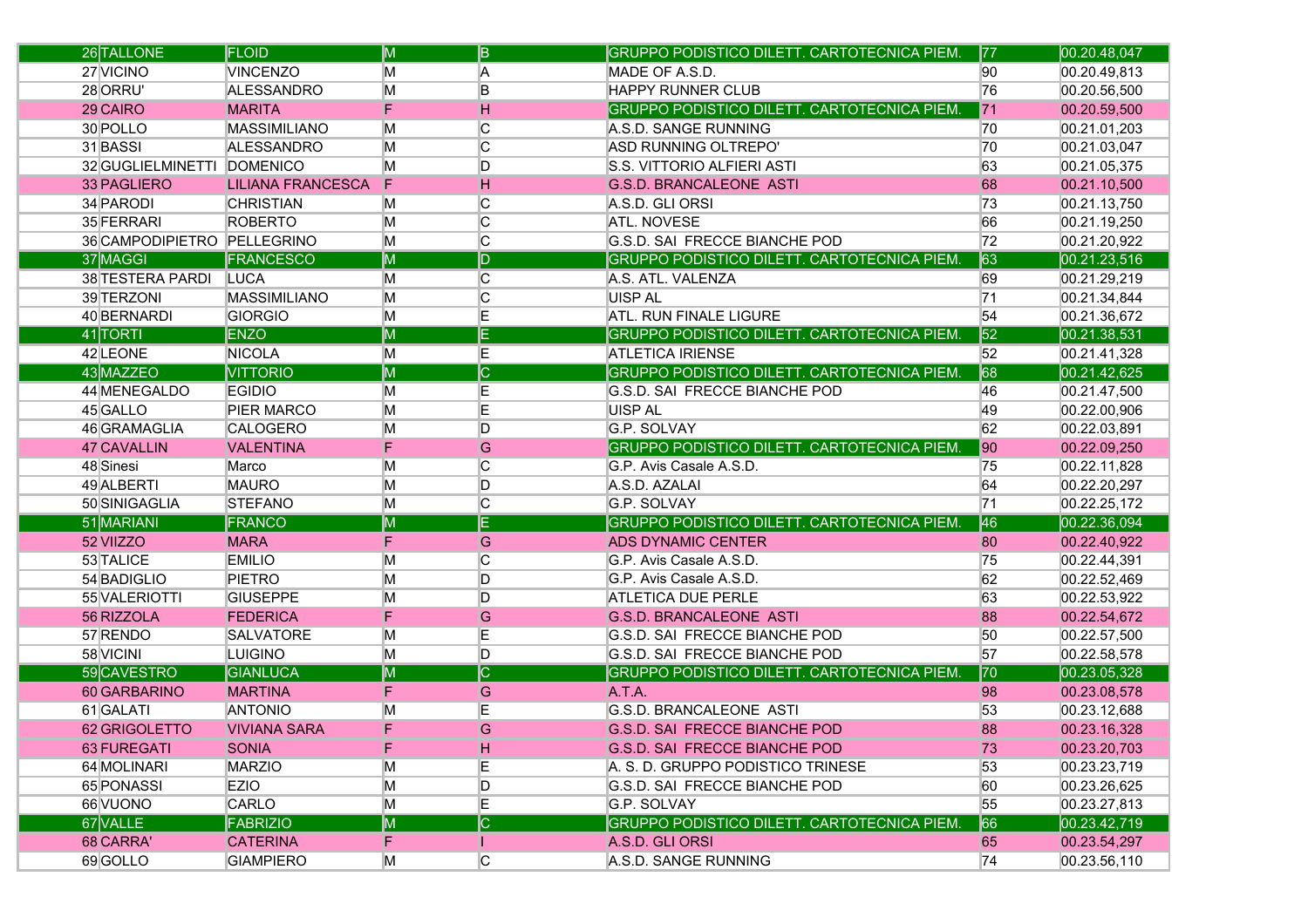| <b>70 LORENZETTI</b> | <b>GRAZIELLA</b>  | F | H | A.S.D. GLI ORSI                                    | 68 | 00.23.57,516 |
|----------------------|-------------------|---|---|----------------------------------------------------|----|--------------|
| 71 SCAGLIOTTI        | <b>PIERFELICE</b> | M | D | JUNIORATLETICA ASS. SPOR. DILE                     | 61 | 00.23.59,469 |
| 72 CARNIATO          | <b>MARCO</b>      | M | B | MADE OF A.S.D.                                     | 79 | 00.24.00,781 |
| 73 GRIGOLETTO        | <b>ONORIO</b>     | M | E | <b>G.S.D. SAI FRECCE BIANCHE POD</b>               | 51 | 00.24.01,891 |
| 74 MELLONI           | <b>ROBERTO</b>    | M | C | A.S.D. SANGE RUNNING                               | 69 | 00.24.06,875 |
| <b>75 PICCIONE</b>   | <b>TIZIANA</b>    | F |   | <b>G.S.D. SAI FRECCE BIANCHE POD</b>               | 54 | 00.24.13,360 |
| <b>76 VENTURA</b>    | <b>LUCIANA</b>    | F | н | A.S.D. A.T.A.                                      | 68 | 00.24.18,453 |
| 77 GALLIA            | <b>DANIELA</b>    | F |   | <b>GRUPPO PODISTICO DILETT. CARTOTECNICA PIEM.</b> | 56 | 00.24.53,500 |
| 78STOCCO             | <b>CELESTINO</b>  | M | D | G.P. Avis Casale A.S.D.                            | 59 | 00.25.20,422 |
| 79 GUERRA            | <b>GIOVANNI</b>   | M | E | SAI FRECCE BIANCHE - PODISMO A.S.D.                | 53 | 00.25.21,860 |
| 80 MORENO            | <b>GIUSEPPE</b>   | M | D | G.P. Avis Casale A.S.D.                            | 61 | 00.25.38,594 |
| 81 PACELLA           | <b>MAURO</b>      | M | E | G.P. Avis Casale A.S.D.                            | 51 | 00.25.51,391 |
| 82 GUGLIELMO         | <b>ROBERTO</b>    | M | E | IG.S.D. SAI FRECCE BIANCHE POD                     | 51 | 00.26.13,438 |
| 83 GIORDANO          | <b>MARCO</b>      | M | C | G.S.Lonardo Marengo M.D.                           | 69 | 00.26.18,547 |
| <b>84 EMANUELLI</b>  | <b>MARIANGELA</b> | F | н | <b>CUS PIEMONTE ORIENTALE A.S.D.</b>               | 67 | 00.26.24,641 |
| 85 GHILARDI          | <b>VERONICA</b>   | F | H | A.S. ATL. VALENZA                                  | 69 | 00.26.26,422 |
| 86 MILONE            | <b>MICHELA</b>    | F |   | GRUPPO PODISTICO DILETT. CARTOTECNICA PIEM.        | 58 | 00.26.35,344 |
| 87 BOSTICCO          | <b>ANTONELLO</b>  | M | D | <b>HAPPY RUNNER CLUB</b>                           | 61 | 00.26.49,703 |
| 88 LAZZARINI         | <b>GIAN CARLO</b> | M | D | G.S.D. SAI FRECCE BIANCHE POD                      | 56 | 00.27.19,406 |
| 89 CAVALIERI         | <b>MARIO</b>      | M | E | <b>G.S.D. SAI FRECCE BIANCHE POD</b>               | 49 | 00.27.35,891 |
| 90 MOSSI             | <b>MIRCO</b>      | M | E | <b>G.S.D. SAI FRECCE BIANCHE POD</b>               | 50 | 00.27.58,750 |
| 91 BERGAMI           | <b>MANUELA</b>    | F |   | A. S. D. GRUPPO PODISTICO TRINESE                  | 59 | 00.28.05,594 |
| 92 CIPRIANO          | LUIGI             | M | B | A.S.D. SANGE RUNNING                               | 85 | 00.28.06,516 |
| 93 MILAZZOTTO        | <b>ROSA</b>       | F | н | SAI FRECCE BIANCHE - PODISMO A                     | 70 | 00.28.42,860 |
| 94 ZANCHI            | <b>GIAN PAOLO</b> | M | C | A.S.D. GLI ORSI                                    | 67 | 00.28.43,641 |
| 95 PINO              | <b>MASSIMO</b>    | M | D | G.P. SOLVAY                                        | 65 | 00.29.21,360 |
| 96 MONTAGNER         | <b>GIORGIA</b>    | F | G | GRUPPO PODISTICO DILETT. CARTOTECNICA PIEM.        | 84 | 00.29.27,485 |
| 97 CHIRIU            | <b>BRUNO</b>      | M | F | US ACLI SCALO                                      | 43 | 00.29.50,969 |
| 98 CASSULINO         | <b>ROBERTA</b>    | F |   | GRUPPO PODISTICO DILETT. CARTOTECNICA PIEM.        | 65 | 00.30.10,906 |
| 99 MOSSO             | <b>GIUSEPPE</b>   | M | F | DURBANO GAS ENERGY RIVAROLO 77                     | 42 | 00.30.13,735 |
| 100 MILONE           | <b>MARIO</b>      | M |   | GRUPPO PODISTICO DILETT. CARTOTECNICA PIEM.        | 29 | 00.31.19,031 |
| 101 GOTA             | <b>FRANCESCO</b>  | М | F | G.P. Avis Casale A.S.D.                            | 33 | 00.35.45.672 |